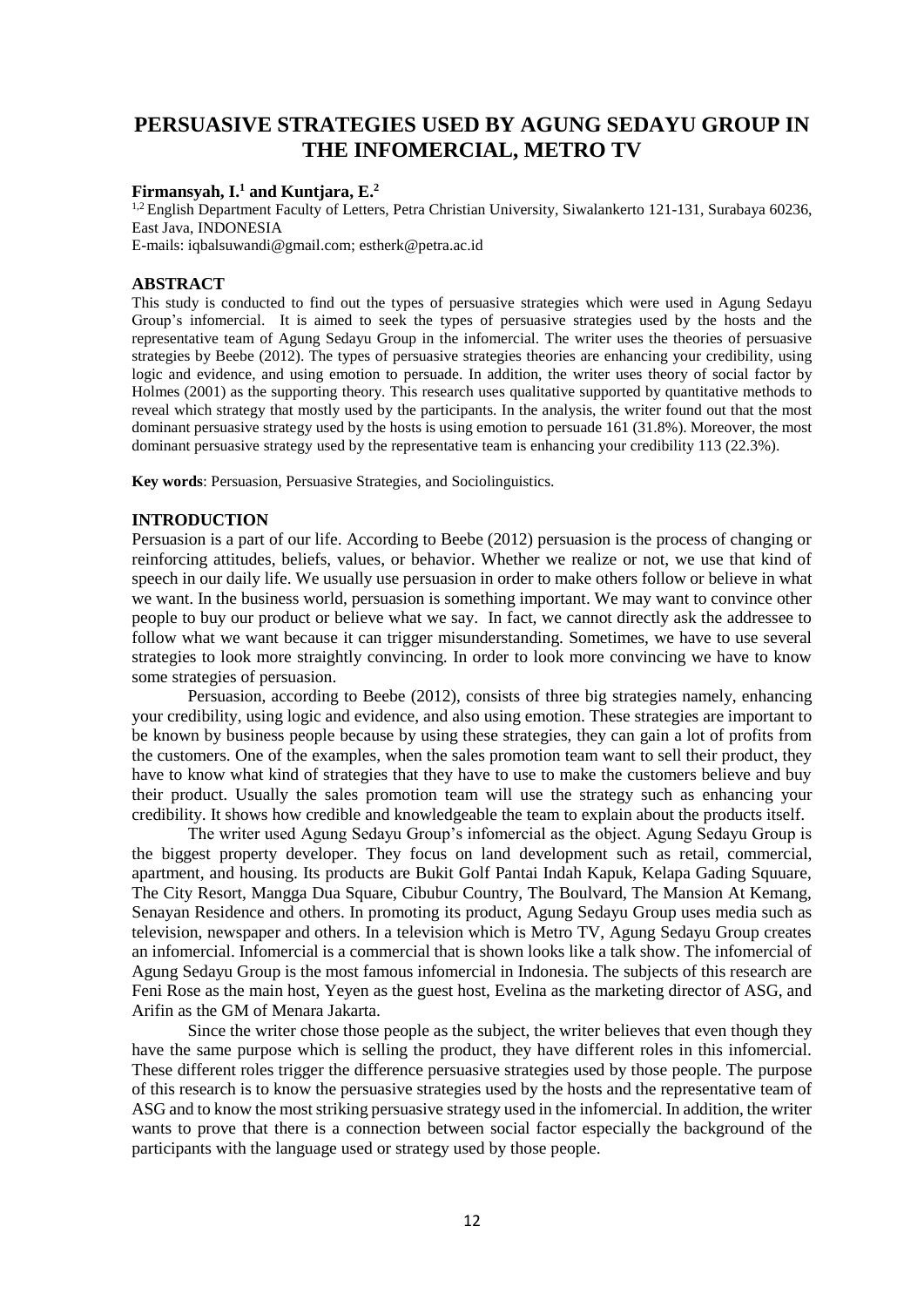# **METHOD**

In conducting this research, the writer used qualitative supported by quantitative approach. The source data of this study is all of the utterances produced by the hosts and the representative team of Agung Sedayu Group in the infomercial, Metro TV. The title of the infomercial is "Menara Jakarta at Kemayoran". The writer chose this infomercial because there will be an interesting part where Yeyen as the guest host acts as a person who interested in buying the product. It is totally interesting because the guest host can represent the real customer who is curious about the benefits of the product.

The writer recorded three infomercials of Agung Sedayu Group such as "Menara Jakarta at Kemayoran" in August 08, 2015, District 8 Lot 28- SCBD in August 09, 2015 and Sedayu City at Kelapa Gading in August 01, 2015. Then, the writer chose "Menara Jakarta at Kemayoran" as the best infomercial to be analyzed. Afterwards, the writer watched and listened to the infomercial for several times, and then transcribed it. The writer transcribed the utterance when the hosts and the representative team started the conversation about "Menara Jakarta". Then the writer watched and listened to the video again to make sure that the transcription was accurate. After that, the writer started to identify the persuasive strategies from the transcription and the video of the infomercial. The writer divided the infomercial into three scenes to make the writer easier to analyze. Then, based on the table the writer analyze or identified which utterances could be categorized as the types of persuasive strategies based on Beebe  $\&$  Beebe (2012) and how social factor that relate to the background of the participants based on Holmes (2001) influence the language used. In the end, the writer tried to calculate the data to show the most persuasive strategies used by the hosts and the representative team, and presented the result in the next chapter.

# **FINDING AND DISCUSSION**

The table below showed that there were sixteen persuasive strategies that were used by the Hosts. They used competence, trustworthiness, inductive reasoning, deductive reasoning, causal reasoning, using credible evidence, using specific evidence, using evidence to tell story, Use Concrete examples that help your listeners visualize what you describe, use nonverbal behavior to communicate your emotional response, use visual image to evoke emotions, use appropriate fear appeals, hope, pride, courage, and tap audience members' beliefs in shared myths.

|                               | PERSUASIVE STRATEGIES       | <b>FENI</b>                         | <b>YEYEN</b>          | <b>TOTAL</b>                        |
|-------------------------------|-----------------------------|-------------------------------------|-----------------------|-------------------------------------|
| 1. Enhancing Your Credibility |                             |                                     |                       |                                     |
|                               | Competence                  | 27<br>5.3%                          | X                     | 27<br>5.3%                          |
|                               | Trustworthiness             | $\mathcal{D}_{\mathcal{L}}$<br>0.4% | X                     | $\mathcal{D}_{\mathcal{L}}$<br>0.4% |
|                               | Dynamism                    | X                                   | X                     | X                                   |
|                               | 2. Using Logic and Evidence |                                     |                       |                                     |
|                               | <b>Inductive Reasoning</b>  | $\overline{4}$<br>0.8%              | X                     | $\overline{4}$<br>0.8%              |
|                               | Deductive Reasoning         | 2<br>0.4%                           | 2<br>0.4%             | 4<br>0.8%                           |
|                               | <b>Causal Reasoning</b>     | 7<br>1.4%                           | 0.2%                  | 8<br>1.6%                           |
|                               | Using Credible Evidence     | 0.2%                                | $\mathcal{P}$<br>0.4% | 3<br>0.6%                           |

| Table 1. The Percentage of Persuasive Strategies Used by Feni and Yeyen as Host in Agung |  |  |  |  |
|------------------------------------------------------------------------------------------|--|--|--|--|
| Sedayu Group Informercial                                                                |  |  |  |  |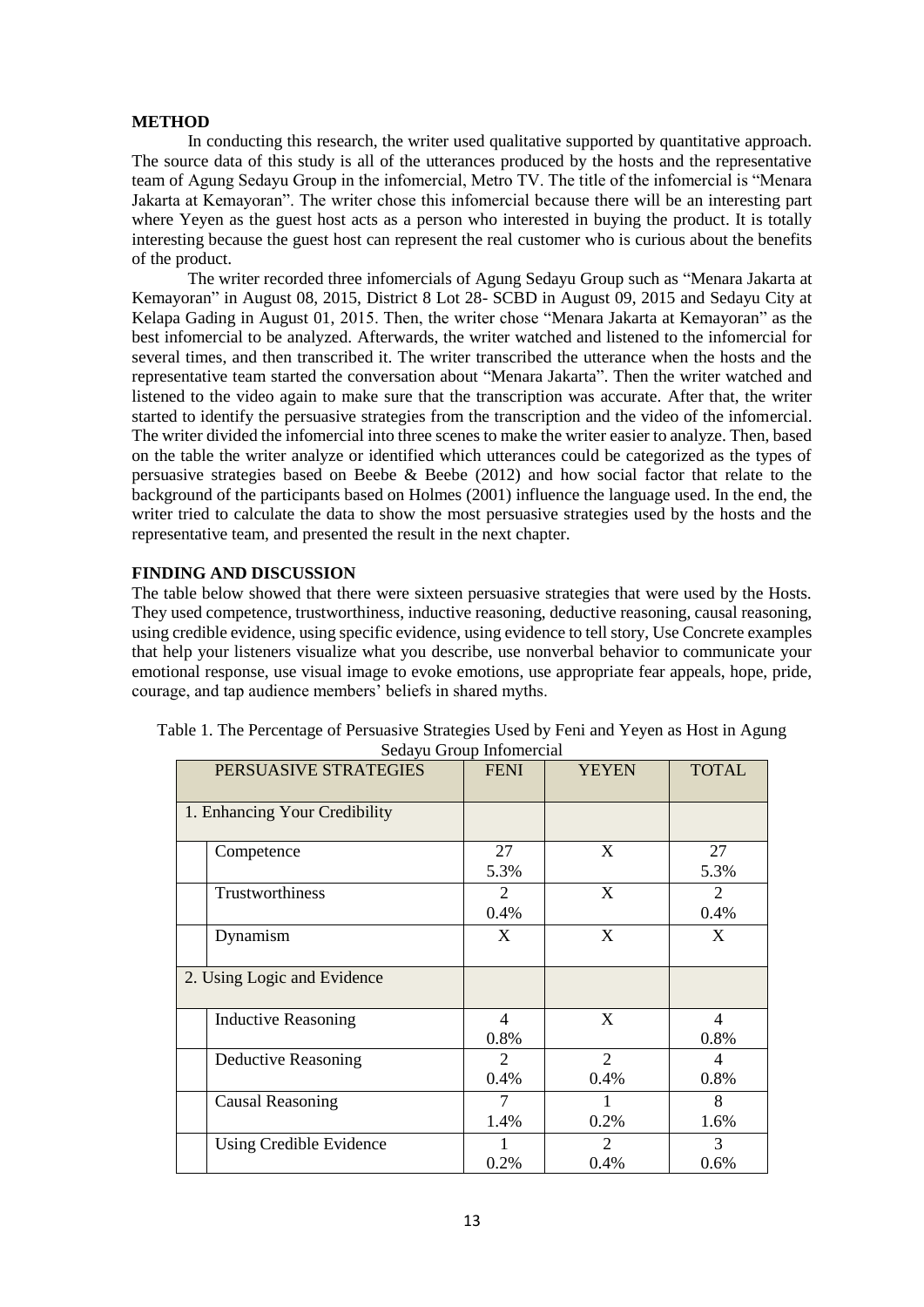| <b>Using New Evidence</b>                | X                     | X                       | X                      |
|------------------------------------------|-----------------------|-------------------------|------------------------|
| <b>Using Specific Evidence</b>           | $\overline{4}$        | $\overline{X}$          | $\overline{4}$         |
|                                          | 0.8%                  |                         | 0.8%                   |
| Using Evidence to Tell a Story           | $\mathbf{1}$          | $\overline{1}$          | $\overline{2}$         |
|                                          | 0.2%                  | 0.2%                    | 0.4%                   |
| 3. Using Emotion to Persuade             |                       |                         |                        |
| Use Concrete Examples That Help          | $\overline{2}$        | X                       | $\overline{2}$         |
| Your Listeners Visualize What            | 0.4%                  |                         | 0.4%                   |
| You Describe                             |                       |                         |                        |
| <b>Use Emotion-Arousing Words</b>        | X                     | X                       | $\overline{X}$         |
| Use Nonverbal Behavior to                | 60                    | $\overline{17}$         | 77                     |
| <b>Communicate Your Emotional</b>        | 11.8%                 | 3.3%                    | 15.1%                  |
| Response                                 |                       |                         |                        |
| Use Visual Image to Evoke                | 17                    | 5                       | 22                     |
| Emotions                                 | 3.3%                  | $1\%$                   | 4.3%                   |
| Use Appropriate Metaphors and            | $\overline{\text{X}}$ | $\overline{X}$          | $\overline{\text{X}}$  |
| <b>Similes</b>                           |                       |                         |                        |
| Use Appropriate Fear Appeals             | 6                     | $\mathbf{1}$            | $\overline{7}$         |
|                                          | 1.2%                  | 0.2%                    | 1.4%                   |
| <b>Consider Using Appeals to Several</b> |                       |                         |                        |
| Emotions                                 |                       |                         |                        |
| Hope                                     | $\overline{11}$       | $\mathbf X$             | 11                     |
|                                          | 2.2%                  |                         | 2.2%                   |
| Pride                                    | 21                    | $\overline{8}$          | 29                     |
|                                          | 4.1%                  | 1.6%                    | 5.7%                   |
| Courage                                  | 7<br>1.4%             | $\mathbf{1}$            | $\overline{8}$<br>1.6% |
|                                          |                       | 0.2%                    |                        |
| Reverence                                |                       | $\overline{\mathbf{X}}$ |                        |
| Tap Audience Members' Beliefs            | $\overline{2}$        | $\overline{3}$          | $\overline{5}$         |
| in Shared Myths.                         | 0.4%                  | 0.6%                    | 1%                     |
|                                          | 15                    | $\overline{5}$          | $\overline{20}$        |
|                                          | 3%                    | 1%                      | 4%                     |
| <b>TOTAL</b>                             | 189                   | 46                      | 235                    |
|                                          | 37.3%                 | 9.1%                    | 46.4%                  |

The writer discussed some strategies from the highest frequency of persuasive strategy.

a. Use nonverbal behavior to communicate your emotional response.

The most often used by Feni Rose In the first scene of this infomercial is "Use Nonverbal Behavior to Communicate Your Emotional Response". It occurs 77 times (15.1%). They tended to use representative gesture, movement, or voice tone. It can be analyzed on their utterances:

*11-Feni Rose = Nah pemirsa sekarang saya sudah bersama ibu Evelina Setiawan, dan saya sudah tidak sabar ingin tahu.* 

Feni Rose = [ Naah Ladies and gentlemen, now I am with Ms. Evelina Setiawan and **I cannot** wait to know about this masterpiece.]

*202- Yeyen = Kalau semuanya udah ada, harganya pasti naiknya cepet banget...*

Yeyen = [If there are provided, the price is going to increase as soon as possible.]

The most important thing that the hosts have to know is how they deliver the message to the audience. They have to know how to greet the audience well, how to make the audience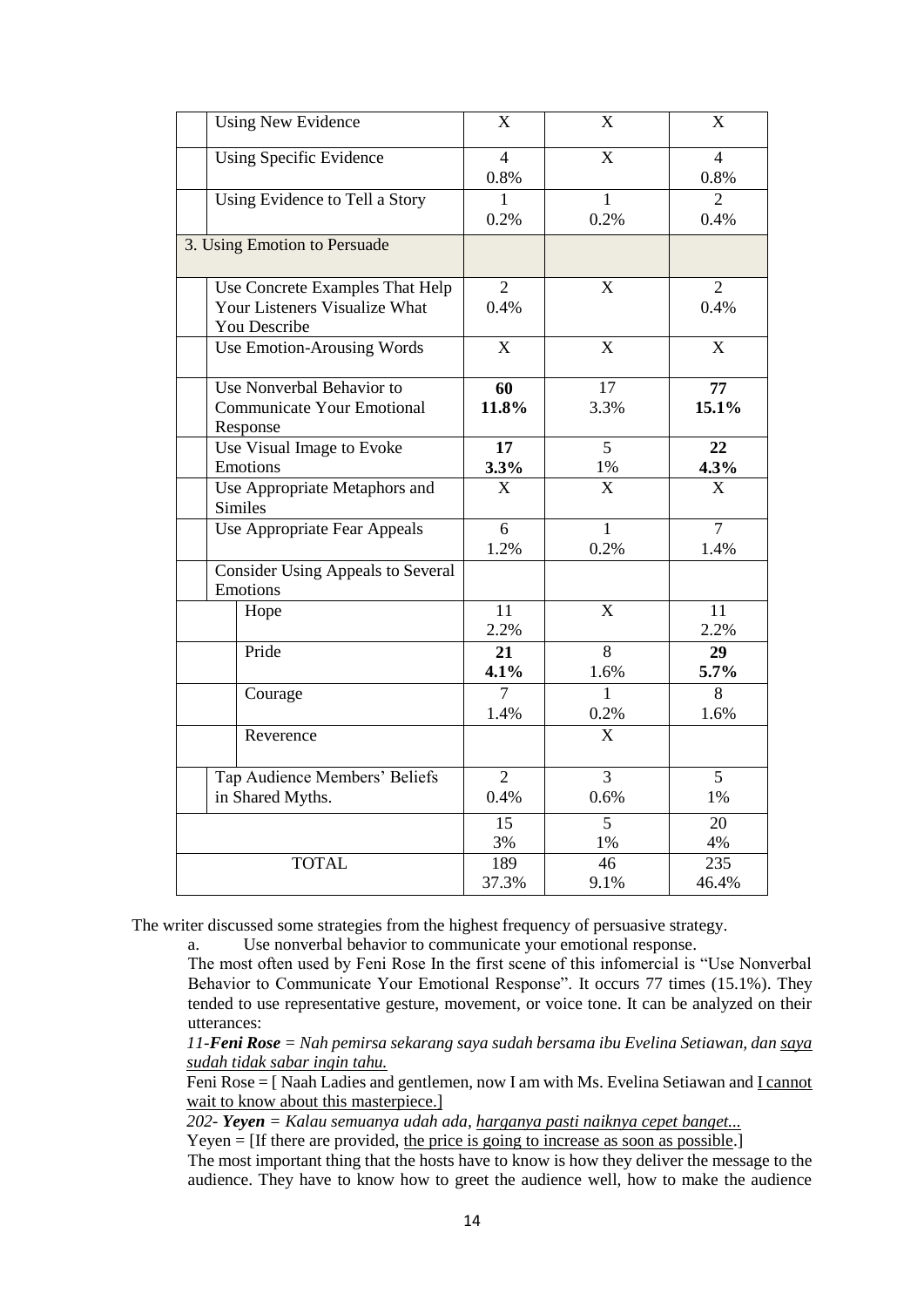doesn't feel bored with the infomercial. In this infomercial, they tended to show their emotion in almost all of their utterances in this infomercial. They showed their amazement, curiosity and exciting feeling about the product. By emphasizing some words, they wanted to make the audiences feel like they feel. It shows how Feni Rose and Yeyen wanted to evoke the interest feeling of the audience or play the emotion through the voice tone and gesture.

# b. Pride.

In this infomercial, this characteristic occurred 29 (5.7%) times from the total number of 507 persuasive strategies. The data can be seen in the following examples:

*21-Feni Rose = Ini kalau ngomong fasilitas semua komplit.* 

Feni Rose  $=$  [ If we talk about the facilities are totally complete.]

*149- Yeyen = Office* nya berarti ngga usah jauh-jauh, jadi ngga usah kena macet-macet ya. Karena ngantor sama tinggal, deketan.

Yeyen  $=$  [ The office is really going to be helpful in a way that you do not have to go far away, to get into traffic because where you live and where you work are in one place. ]

As the hosts of this infomercial, Feni Rose and Yeyen always play with the audiences' emotions. In these utterances, it is obviously seen that they tried to evoke feelings of pleasure and satisfaction based on accomplishing something important. In this modern era, they really know that modern people love living in the place which has a lot of modern and complete facilities. In here, they tried to touch those issues. They tried to say that in this modern era people should surrounded by complete facilities to make their life easier and also free from obstacle such as traffic.

## c. Competence

In this infomercial, this characteristic occurred 27 (5.3%) times from the total number of 507 persuasive strategies. The data can be seen in the following examples:

*2,3,4- Feni Rose = Sebuah mega blok yang pertisius, yaitu Menara Jakarta at Kemayoran. Berdiri di atas lahan seluas 4 hektar, Menara Jakarta at Kemayoran hadir dengan enam tower yang super megah. Terdiri atas satu tower combo atau condo and hotel, satu tower condo tower, satu tower office dan juga 3 suite tower.*

Feni Rose = [ This masterpiece is a prestigious mega-block in Kemayoran, namely Menara jakarta. Standing on an area of 4 hectares, Menara Jakarta at Kemayoran comes with six super pretentious towers. Consists of one combo tower or condominium tower and hotel, one condominium tower, an office tower and 3 suites tower. ]

If we look at the background of Feni Rose, she didn't directly deal with the product. However, she tried to be knowledgeable with the product to make she looks professional and more convincing. Before, the infomercial starts, of course she did short briefing to know more about the product. It will be more persuasive if she convinces the listeners that she is knowledgeable about the topic. As the main host of this infomercial, Feni Rose has responsibility to greet the audience and introduce the topic or the subject that going to be talked. In these utterances, she showed that she is knowledgeable enough to explain little bit about the product. In addition, in this infomercial Yeyen did not show her competence. It happens because eventhough they both are the hosts but they have different role. In this infomercial, Yeyen has the role as a fake customer who acts as if she interested in the product. So, she just asks a lot of questions that related to the products repeats and emphasizes what the representatives said.

d. Hope

In this infomercial, this characteristic occurred 11 (2.2%) times from the total number of 507 persuasive strategies. The data can be seen in the following example:

*26- Feni Rose = Jadi para professional executive yang ingin mencari tempat tinggal tapi sekaligus juga kebutuhan semuanya terpenuhi dan bahkan mereka investasinya meningkat disini ya?*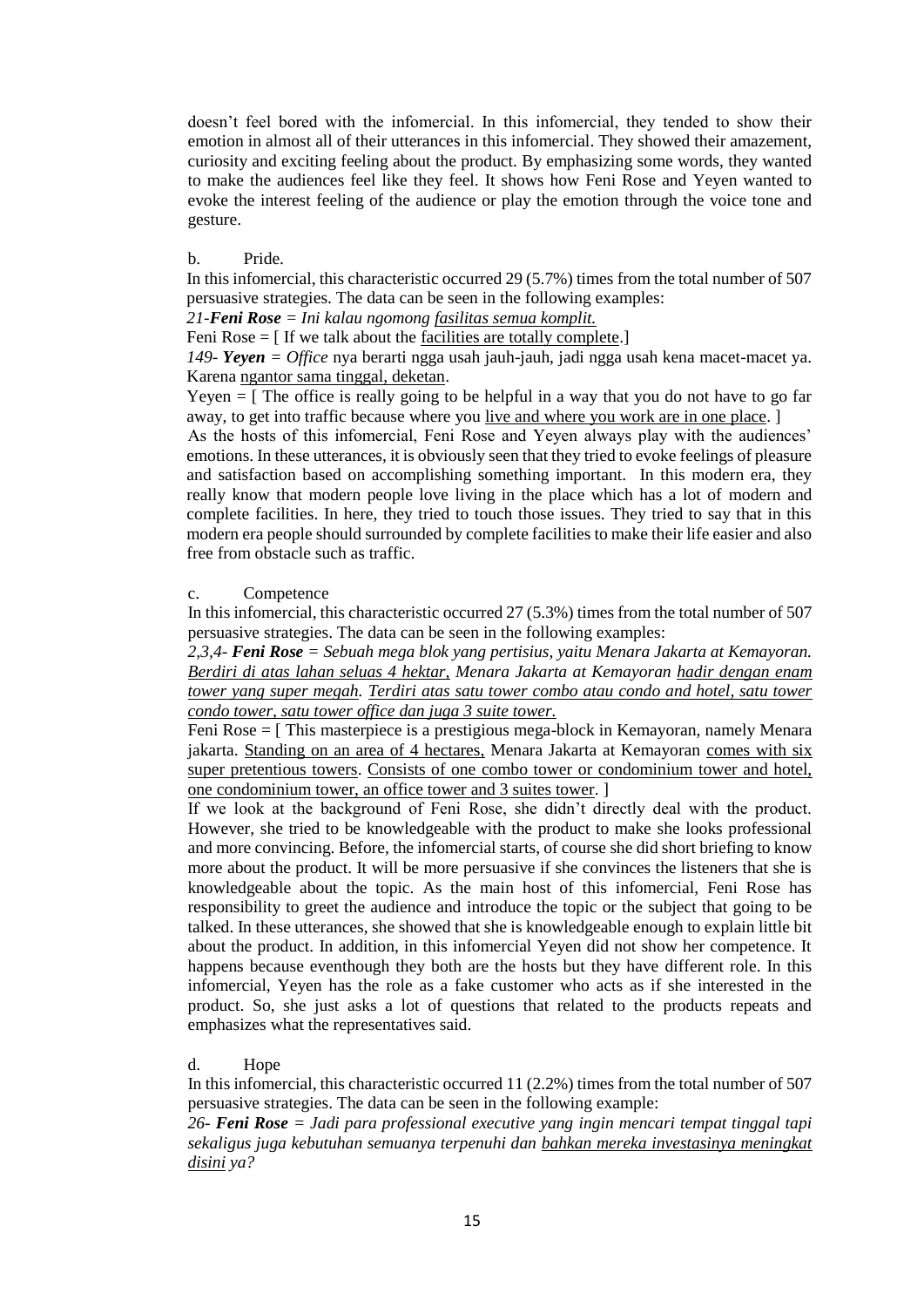Feni Rose = [ So, professional executives who are looking for a place to stay will have all of their needs fulfilled. Moreover, their investment money will also increase through this project in my opinion. ]

In this infomercial, they talked about investment. It made Feni Rose had to emphasize some words and stated about the bright future for the audiences. She thinks, nowadays people buy an apartment is not only for living but also for investment. She knows well that the best investment nowadays is property so she wanted to use that issue to influence the audience to buy the product by giving bright future and benefits that the apartment has.

The second table showed that there were sixteen persuasive strategies used by the representative team of Agung Sedayu Group. They used competence, trustworthiness, dynamism, inductive reasoning, causal reasoning, using new evidence, using specific evidence, using evidence to tell a story, use concrete examples that help your listeners visualize what you describe, use nonverbal behavior to communicate your emotional response, use visual image to evoke emotions, use appropriate fear appeals, hope, pride, courage and tap audience members' beliefs in shared myths.

| Team of Agung Sedayu Group in its Infomercial                                    |                           |                        |                         |  |
|----------------------------------------------------------------------------------|---------------------------|------------------------|-------------------------|--|
| PERSUASIVE STRATEGIES                                                            | <b>EVELINA</b>            | <b>ARIFIN</b>          | <b>TOTAL</b>            |  |
| 1. Enhancing Your Credibility                                                    |                           |                        |                         |  |
| Competence                                                                       | 26<br>5.1%                | 29<br>5.7%             | 55<br>$10.8\%$          |  |
| Trustworthiness                                                                  | 3<br>0.6%                 | $\overline{4}$<br>0.8% | $\overline{7}$<br>1.4%  |  |
| Dynamism                                                                         | $\overline{17}$<br>3.3%   | 34<br>6.7%             | 51<br>10%               |  |
| 2. Using Logic and Evidence                                                      |                           |                        |                         |  |
| <b>Inductive Reasoning</b>                                                       | $\overline{1}$<br>0.2%    | $\overline{1}$<br>0.2% | $\overline{2}$<br>0.4%  |  |
| <b>Deductive Reasoning</b>                                                       | $\overline{\mathbf{X}}$   | $\overline{X}$         | $\overline{X}$          |  |
| <b>Causal Reasoning</b>                                                          | $\overline{9}$<br>1.8%    | $\overline{4}$<br>0.8% | $\overline{13}$<br>2.6% |  |
| <b>Using Credible Evidence</b>                                                   | X                         | $\boldsymbol{X}$       | X                       |  |
| <b>Using New Evidence</b>                                                        | $\boldsymbol{\mathrm{X}}$ | $\mathbf{1}$<br>0.2%   | $\mathbf{1}$<br>0.2%    |  |
| <b>Using Specific Evidence</b>                                                   | $\overline{X}$            | 5<br>1%                | 5<br>1%                 |  |
| Using Evidence to Tell a Story                                                   | 1<br>0.2%                 | $\overline{3}$<br>0.6% | $\overline{4}$<br>0.8%  |  |
| 3. Using Emotion to Persuade                                                     |                           |                        |                         |  |
| Use Concrete Examples That Help<br>Your Listeners Visualize What<br>You Describe | 9<br>1.8%                 | $\overline{7}$<br>1.4% | 16<br>3.2%              |  |
| Use Emotion-Arousing Words                                                       | $\overline{\text{X}}$     | X                      | X                       |  |
| Use Nonverbal Behavior to<br><b>Communicate Your Emotional</b><br>Response       | 11<br>2.2%                | 14<br>2.8%             | 25<br>5%                |  |

Table 2. The Percentage of Persuasive Strategies Used by Evelina and Arifin as the Representative  $T_{\alpha\alpha}$  of  $\Lambda$ gung Sedayu Group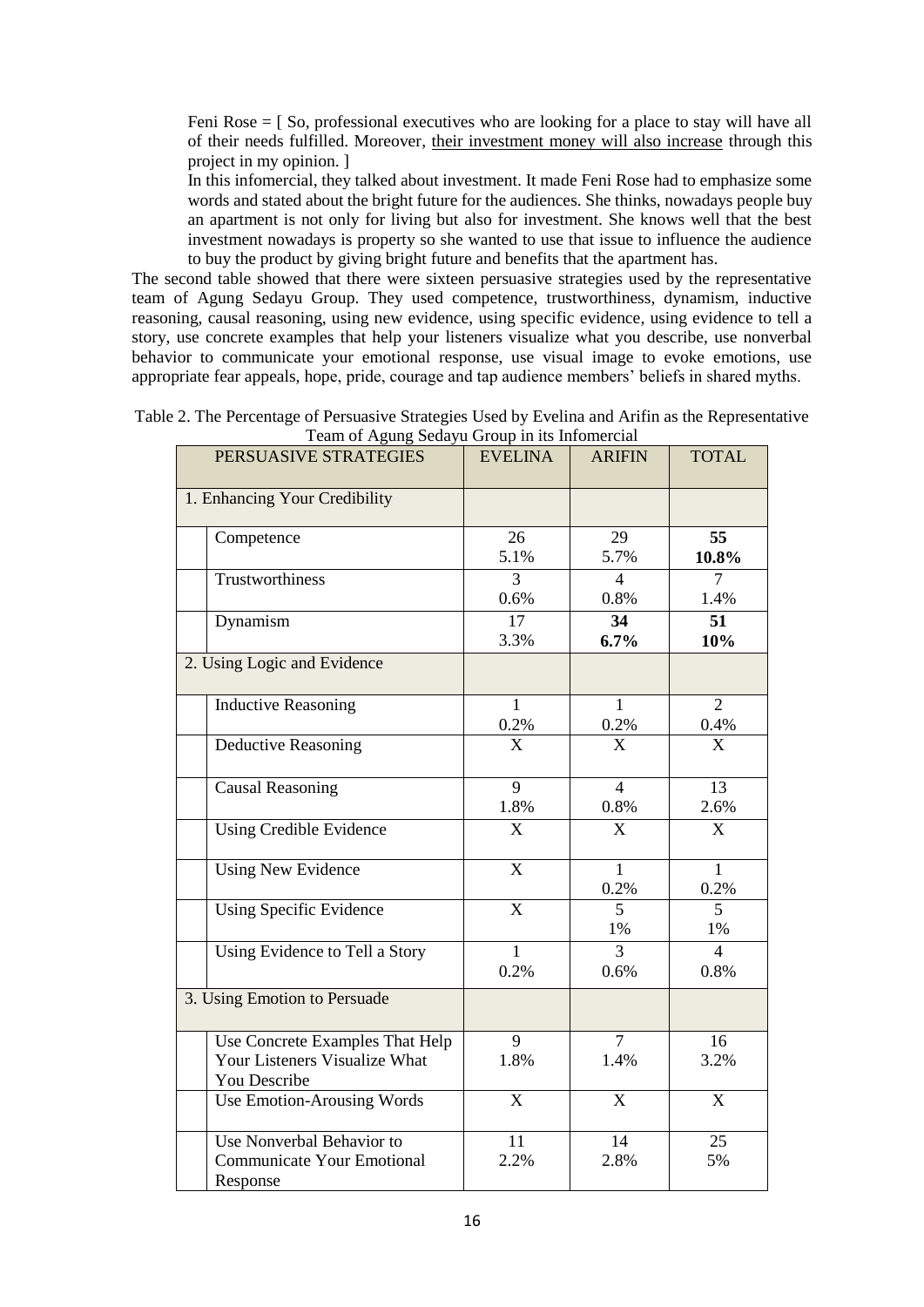|              | Use Visual Image to Evoke                | 17             | 21             | 38             |
|--------------|------------------------------------------|----------------|----------------|----------------|
|              | Emotions                                 | 3.4%           | 4.1%           | $7.5\%$        |
|              | Use Appropriate Metaphors and            | X              | X              | X              |
|              | <b>Similes</b>                           |                |                |                |
|              | Use Appropriate Fear Appeals             | $\overline{2}$ | 1              | 3              |
|              |                                          | 0.4%           | 0.2%           | 0.6%           |
|              | <b>Consider Using Appeals to Several</b> |                |                |                |
|              | Emotions                                 |                |                |                |
|              | Hope                                     | 1              | $\overline{4}$ | 5              |
|              |                                          | 0.2%           | 0.8%           | 1%             |
|              | Pride                                    | 15             | 19             | 34             |
|              |                                          | 3%             | 3.7%           | 6.7%           |
|              | Courage                                  | 1              | $\mathfrak{D}$ | 3              |
|              |                                          | 0.2%           | 0.4%           | 0.6%           |
|              | Reverence                                | X              | X              | X              |
|              |                                          |                |                |                |
|              | Tap Audience Members' Beliefs            | 1              | $\mathbf{1}$   | $\overline{2}$ |
|              | in Shared Myths.                         | 0.2%           | 0.2%           | 0.4%           |
|              |                                          | 5              | 3              | 8              |
|              |                                          | 1%             | 0.6%           | 1.6%           |
| <b>TOTAL</b> |                                          | 119            | 153            | 272            |
|              |                                          | 23.5%          | 30.1%          | 53.6%          |

The writer discussed some strategies from the highest frequency of persuasive strategy.

a. Competence

In this infomercial, this characteristic occurred 55 (10.8%) times from the total number of 507 persuasive strategies. The data can be seen in the following examples:

*15,16,17,18- Evelina = Nah, konsepnya sendiri ini adalah suatu kawasan superblock di atas lahan seluas kurang lebih 4 hektar yang terdiri dari 6 tower. jadi itu ada 3 tower ehh, apartement.. suite tower, kemudian 1 tower condominium dan 1 tower offic.e dan yang terakhir adalah 1 tower perpaduan condominium dan hotel. Iya, dan yang menarik ya mbak di kawasan ini juga tersedia mall. Ini semua terintegrasi mall, satu sama lain bisa saling eehh.. terkoneksi.* 

Evelina = [Well, the concept itself is a super-block area built on an area of approximately four hectares, and will consist of six towers. So there will be three towers ehh, apartments.. Suite tower, one condominium tower, one office tower, and the last one will be a tower blend between condominium tower and a hotel tower. Moreover, the interesting part about this project is that there will be a mall available in the area integrated to the towers. So, everyone of them is connected in a way to another. ]

*73,74- Arifin = Menara Jakarta itu adalah one stop living concept. Dimana di dalamnya itu selain ada apartement suite dan condominium yang mewah,kita juga ada office tower, kita ada mall, world class mall..*

Arifin = [ Menara Jakarta at Kemayoran employs the *one stop living concept.* In which there are apartments, suites, luxurious condominiums, office tower, and *world class mall* inside of one area. ]

In these utterances, the representative teams that consist of Evelina and Arifin wanted to show to the audience that they are knowledgeable enough. As the representative of Agung Sedayu Group they have responsibility to know well about the product such as, specification, benefits and other the best things that the product has. By explaining about the product or being knowledgeable about the product, it helps the speaker to influence the audience. It happens because some people will turn to people that consider knowledgeable.

b. Use visual image to evoke emotions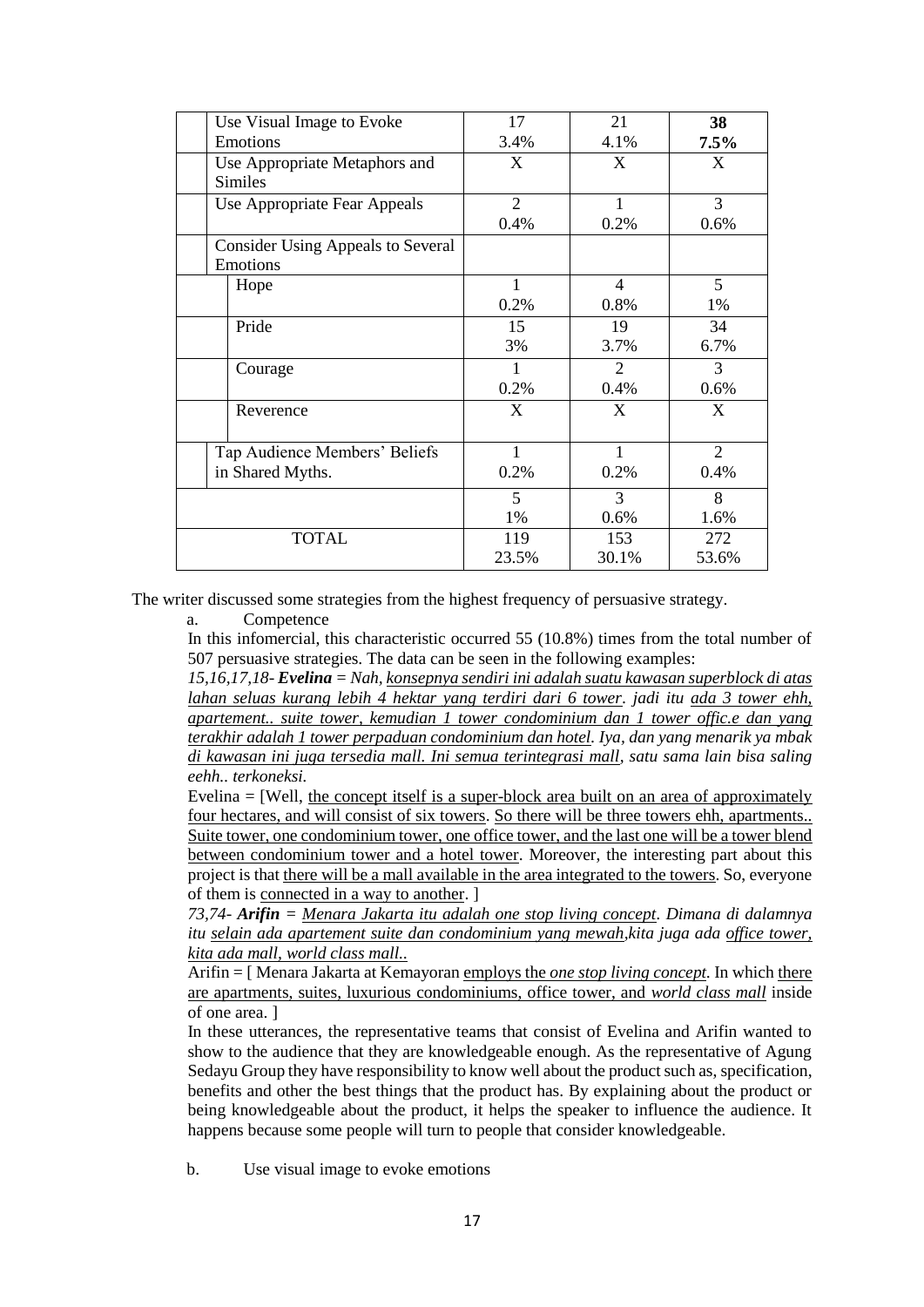In this infomercial, this characteristic occurred 38 (7.5 %) times from the total number of 507 persuasive strategies. The data can be seen in the following examples:

*24- Evelina = Iya lokasinya langsung ada di tepi jalan raya, Pekan Raya Jakarta, langsung di kota, jantung kota kan di Kemayoran.*

Evelina = [ Indeed, it is directly located next to the main road, Pekan Raya Jakarta. Directly at the center of the city which is Kemayoran. ]

*89- Arifin = JI Expo juga persis, persis di depan apartement kita menyeberang jalan* 

Arifin  $=$  [Yes, JI. Expo is located right in front of the tower, so we could get there only by crossing the roads. ]

In here, visual image would support what Evelina and Arifin said. It helps the audiences to wonder and visualize the real condition of the product. In addition, the luxurious visual of the apartment will evoke the emotional things of the audiences. It makes the audiences want to buy the products

c. Pride

In this infomercial, this characteristic occurred 34 (6.7%) times from the total number of 507 persuasive strategies. The data can be seen in the following examples:

*33- Evelina = Jadi.. kawasan yang sudah matang, yang untuk fasilitas sekolah juga sudah ada..untuk ke mall dekat, untuk ke rumah sakit mudah.*

Evelina  $=$  [ This area is very strategic as there is a school in the area, mall is close by, and the hospital is easy to access. ]

*96- Arifin = Bebas banjir, bebas macet, bebas 3 in 1 dan juga di dukung oleh akses langsung tol ke seluruh Jakarta.* 

**Arifin** = [ Yes, indeed, Kemayoran is free of flood, free of 3 in 1 policy, and has highway access to every corner of Jakarta. ]

Here, Evelina and Arifin tried to evoke the emotions of the audiences. In this modern era, modern people want to live in the places that surrounded by many good facilities. By stating or explaining about the facilities or benefits, the audiences can get the feeling of pleasure and satisfaction. It makes the audiences to buy the product because they want to get the benefits that give them satisfaction or pleasure feeling. In addition, by accomplishing something important such as living in the strategic places and living in the places that surrounded by many facilities or flexibilities it make the audiences feel like a modern people.

d. Use concrete examples that help your listeners visualize what you describe

In this infomercial, this characteristic occurred 16 (3.2%) times from the total number of 507 persuasive strategies. The data can be seen in the following examples:

*49- Evelina = Iya.. seperti... Kompas Grup, itu sudah bergabung dengan kami* 

Evelina = [ Yes, that is true. Some groups such as Kompas Group has already joined with us. ]

*89- Arifin = JI Expo juga persis, persis di depan apartement kita menyeberang jalan*  Arifin = [ Yes, JI. Expo is located right in front of the tower, so we could get there only by crossing the roads. ]

Here, Evelina and Arifin used concrete examples that help your listeners visualize what you describe. It belongs to use emotion to persuade people. On the utterances that I underlined, they wanted the audiences to visualize the conditions and feels if they live in the apartment. They clearly tried to describe about the real condition of the apartment. By visualize the real condition, the audiences were evoked by a strong emotion and they successfully communicated what they wanted.

From the findings, the writer found that Hosts and Representative team of Agung Sedayu Group used almost all of the persuasive strategies proposed by Beebe (2012). However, they have different strategy in persuading the audiences. The detail of persuasive strategies usage can be seen in the table below:

Table 3. The percentage of Persuasive Strategies used by the Hosts and the Representative of Agung Sedayu Group in the infomercial.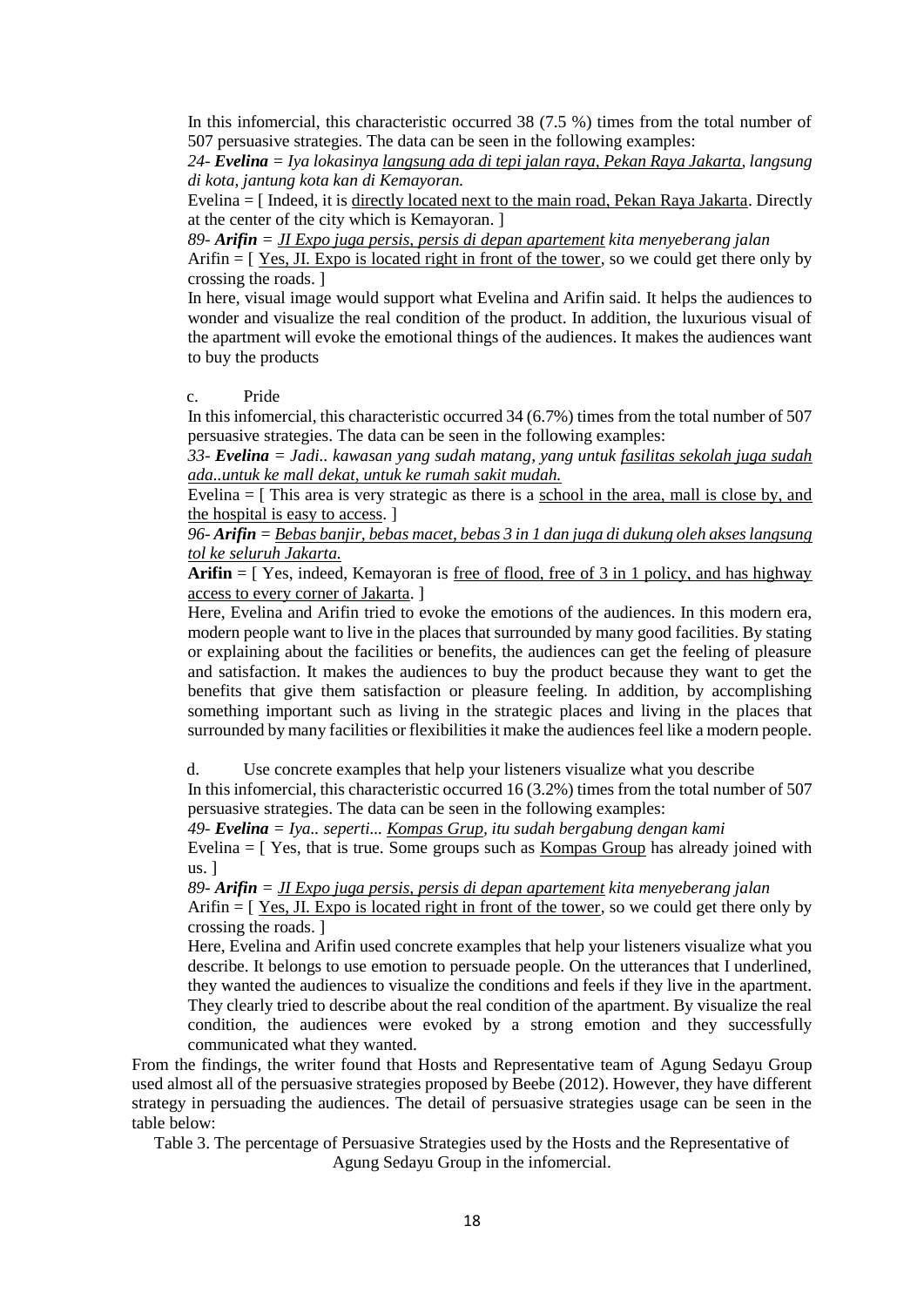| N <sub>o</sub> | <b>PERSUASIVE</b>                 | <b>HOST</b>    | <b>REPRESENTATIVE</b> | <b>TOTAL</b> |
|----------------|-----------------------------------|----------------|-----------------------|--------------|
|                | <b>STRATEGIES</b>                 | (FENI & YEYEN) | OF ASG                |              |
|                |                                   |                | (EVELINA &            |              |
|                |                                   |                | <b>ARIFIN</b>         |              |
| $\mathbf{1}$   | <b>Enhancing Your Credibility</b> | 29             | <b>113</b>            | 142          |
|                |                                   | 5.7%           | 22.3%                 | 28%          |
| 2              | Using Logic and Evidence          | 25             | 25                    | 50           |
|                |                                   | 4.9%           | 4.9%                  | 9.9%         |
| 3              | Using Emotion to Persuade         | 161            | 126                   | 287          |
|                |                                   | 31.8%          | 24.8%                 | 56.6%        |
|                | Misc                              | 20             | 8                     | 28           |
|                |                                   | 3.9%           | 1.6%                  | 5.5%         |
|                | <b>TOTAL</b>                      | 235            | 272                   | 507          |
|                |                                   | 46.4%          | 53.6%                 | 100%         |

In this infomercial, the most striking persuasive strategies used by those people are using emotion to persuade that occurred 287 (56.6%) times. Using emotion to persuade occurred by hosts 161 (31.8%) times and representative of Agung Sedayu Group 126 (24.8%) It happens because first, the concept of persuading event is an infomercial, so the speaker did not really deal with the people they persuade. Here, they could not get the feedback from the audiences and they have to make sure that the audiences keep paying attention and did not feel bored.

The next persuasive strategy is enhancing your credibility. It occurred 142 (28%) times, 29 (5.7%) by the hosts and 113 (22.3%) times by the representative team. The representative team of Agung Sedayu Group is more dominant than the hosts. It happens because as the representative team of Agung Sedayu Group and as the persuader who want to sell the product, they have to know more about the product. They tended to explain about the product, shared their experience that deals with the product, and somehow they showed their charisma or energy while they were explaining about the products. However, in this infomercial, the hosts are also knowledgeable enough. Even though they are not dealing with the company directly, they try to be knowledgeable enough. In this infomercial, the hosts should know what is going to be talked so that both groups have the same common ground or background. According to Trenholm (2011) the best communication process should consist of two or more participants. In order to make a successful communication, of course it has to have a sender and a receiver which is known as encoder and decoder. Both of them have to have the same common ground so that the communication will go well.

Third is using logic and evidence. It occurred 50 (9.9%) times, 25 (4.9%) by the Hosts and 25 (4.9%) by the representative team of Agung Sedayu Group. In using logic and evidence it shows that both of them produce the same occurrences. It happens because sometimes the hosts team tried to repeating what the representative said. That is why the finding is quite the same. In order to get the customer, the persuader should explain why the customers have to buy the product. It helps the speaker's point easily to be understood by the listeners.

# **CONCLUSION**

The finding of this research showed the persuasive strategies used by the hosts and the representative team of Agung Sedayu Group in the infomercial, Metro TV. Also, it showed the most striking persuasive strategies used by team and the differences between the host and the representative team. In addition, the finding showed that even though those people have the same purpose which is persuading people to buy the Agung Sedayu Group's product but they used different persuasive strategies to persuade people. It happens because there is social factor that can influence the use of persuasive strategies, such as the background of the participants itself. For the next research, it would be better if there is a comparison between this infomercial with another famous infomercial from other products.

## **REFERENCES**

Beebe (2012). *Public speaking; an audience-centered approach 8th ed.* Boston: Pearson Education, Inc.